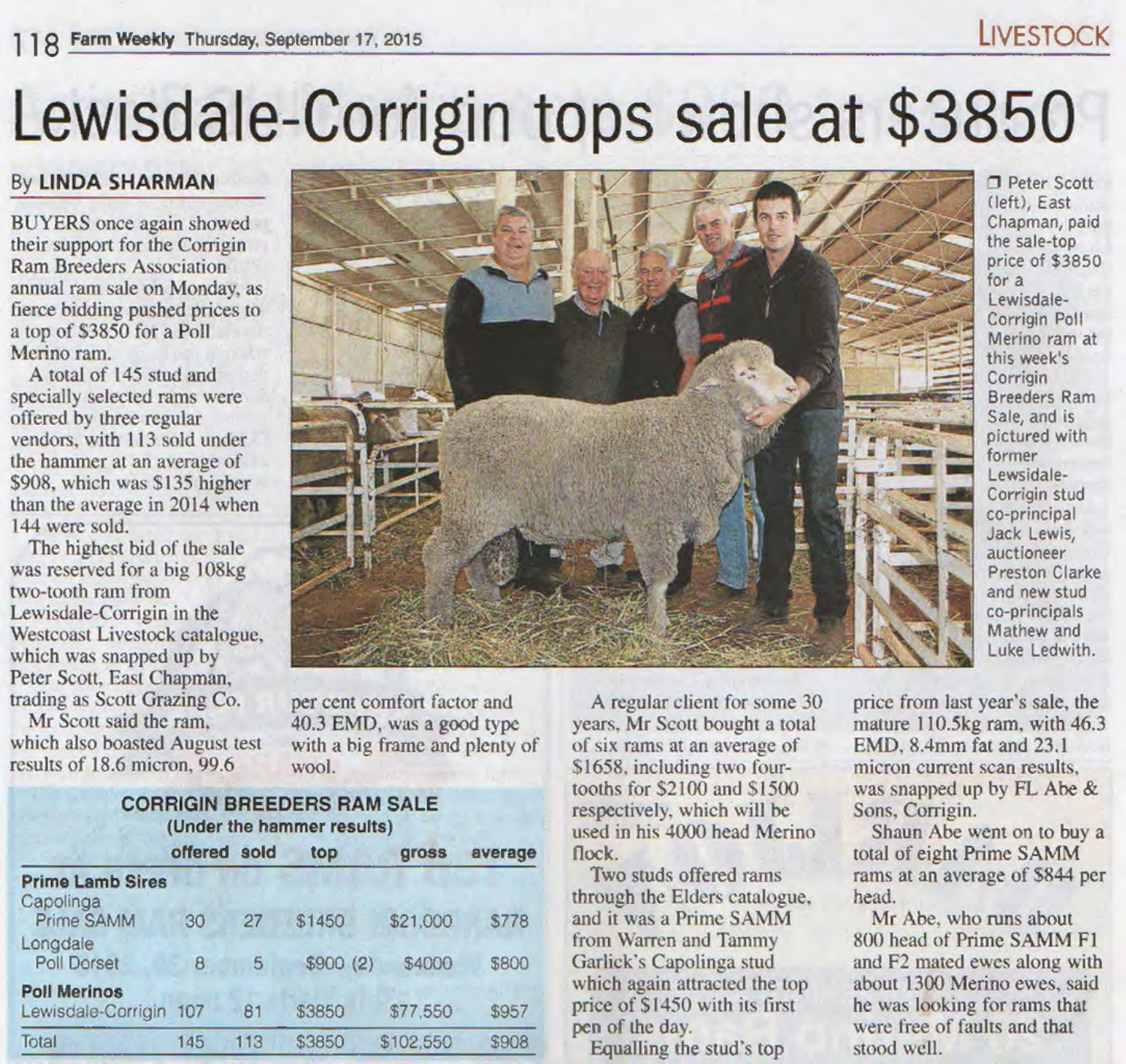## CJ Elders

A total of 38 rams were offered by regular vendors Capolinga Prime SAMM. Kondinin. and Brookton-based Poll Dorset stud Longdale in the Elders catalogue. of which 32 sold at an average of \$781.

Warren and Tammy Garlick's Capolinga stud opened the sale strongly with their top price of \$1450. and went on to sell 27 of 30 rams offered at an average of \$778 the exact same average they achieved last year.

Their second-top price of \$1200 was achieved in the second pen and the 105kg ram. with 43.5 EMD. 7.4mm fat. and 21.01 micron test results. was one of seven bought by Jesmond Farmers. Karlgarin. at an average of \$829.

Regular buver Tim Hardingham. trading as Curnbrae Farms, Corrigin. returned for a uteload of rams. buying eight at an average of \$706.

The remaining four rams

sold were snapped up by TJ & SA & AD George, Corrigin. for \$700 each.

The Hathaway family's Poll Dorset rams were the next offered, with five of the eight rams sold at an average of \$800. down \$113 from 2014.

The rams were sold to two buyers, with Greg Hunter. trading as GS Hunter, Bruce Rock. taking home four at an average of \$775. including paying the equal-top price of \$900 for a 100kg ram with 93 EMW. 43 EMD and 5mm fat.

The remaining ram was purchased by TL & L Hitchcock. Northam. who also paid the top of \$900. CJ Westcoast Livestock

The Lewisdale-Corrigin offering once again rounded out the Corrigin sale. but for the first time it was presented by new owners Mathew. Shirley and Luke Ledwith.

The Dudinin studbreeders bought the stud from the

**T** Continued on page 120



:J Buyer Peter Sudholz Cleft), Jurien Bay, Westcoast Livestock representative Lincon Gangell, Lewisdale-Corrigin stud co-principal Luke Ledwith and former co-principal Ivan Lewis with the second toppriced ram and toppriced fourtooth Mr Sudholz bought for \$3600.